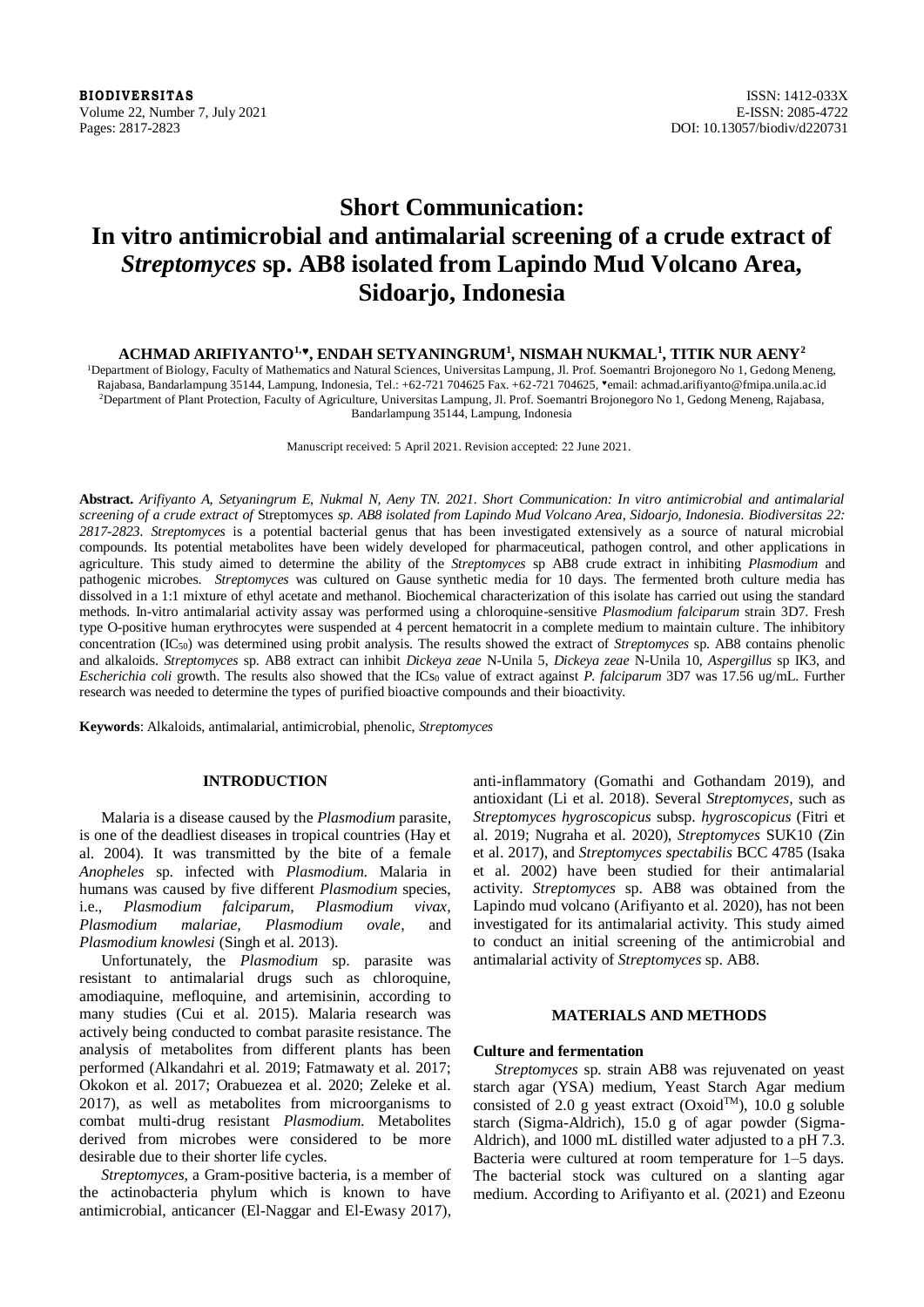and Ejikeme (2016), Bacteria were characterized by several biochemical tests.

Gause's medium consists of soluble starch,  $KNO<sub>3</sub>$ , NaCl, MgSO<sub>4</sub>.7H<sub>2</sub>O, K<sub>2</sub>HPO<sub>4</sub>, FeSO<sub>4</sub>.7H<sub>2</sub>O, and distilled water was used as the fermentation medium (Lin et al. 2012). One loop of bacterial inoculum was added to 100 mL of Gause's medium. The fermentation was carried out at a speed of 150 rpm in a shaking incubator at room temperature. Bacterial growth was observed for 10 days and measured using a spectrophotometer at 600 nm wavelength. A free-cell supernatant was separated from cell biomass using centrifugation at a speed of 6000 rpm, for 10 minutes. The supernatant was filtered through filter paper and extracted using a 1:1 methanol-ethyl acetate. A rotary evaporator was used to evaporate the solvent at 40- 50 °C for 40 minutes to obtain concentrate extract and was subsequently lyophilized into powder (Setyaningrum et al. 2021).

## **Antimicrobial activity**

Fourteen day-olds of *Aspergillus* IK3 in a test tube were added with sterile distilled water parasite, then one percent molasses and 0.5 mL Tween 80 were added to the test tube, and homogenized using a vortex mixer. Conidia's suspension separated, then fungal spore cell density was adjusted to  $10^8$  cells/mL using a hemocytometer. It was observed under a microscope with 400x magnification (Agustina et al. 2019; Rosa et al. 2020).

Some swabs of bacterial suspension ages 18-24 hours were taken and then put into a test tube containing 5 mL of sterile 0.9% NaCl so that the turbidity was comparable to that of 0.5 McFarland suspension (Darmawan et al. 2017; Putri et al. 2021).

*E. coli* and *Dickeya zeae* were grown on Mueller Hinton Agar (MHA) at a  $10^8$  CFU/mL density in a Petri dish. One loop of *Streptomyces* sp. AB8 aged 24-hour was inoculated on media and challenged in the center of MHA media that has been inoculated with bacteria. An antifungal test was conducted on Potato Dextrose Agar media against *Aspergillus* IK3. Clear zones formation was observed after 24 hours of incubation at room temperature (Sumardi et al. 2020).

## **In vitro antimalarial assay**

The in vitro antimalarial activity test was carried out using chloroquine-sensitive *Plasmodium falciparum* strain 3D7. As much as 1 mg of the extract was dissolved in 100 μL of DMSO (concentration 10.000 μg/mL) as a stock solution. The stock solution was diluted serially. Synchronous parasites (ring stage) with about 1% parasitemia were used in this test. Fresh type O-positive human erythrocytes were suspended at 4 percent hematocrit in a complete medium to maintain culture (Baniecki et al. 2007). Using a high-throughput liquid

handler, parasites were supplemented into a 96-well plate. Two microliters of the test solution with various concentrations were added to the well. The final concentrations of the extract were 100, 10, 1, 0.1, and 0.01 μg/ mL. The gas mixture ( $O_2$  5%,  $CO_2$  5%,  $N_2$  90%) was applied to the test plate that has been inserted into the chamber. The chamber containing the test plate was incubated for 48 hours at 37°C. The culture was then harvested and a thin blood layer was made with 20% Giemsa staining.

Data were analyzed by counting the number of infected erythrocytes per 1000 normal erythrocytes to determine the growth percentage of *Plasmodium* and inhibitory activity of the extract against *Plasmodium*. A blood smear was observed under a microscope. The growth percentage was calculated using the following formula;

% growth = % parasitemia -  $D0$ (1)

Where: D0 is the initial hour of growth (%)

The inhibition ability is expressed as a percentage using the formula below:

The percentage of inhibition =  $100\% - ((Xu - Xk)x 100\%)$  (2)

Where:  $Xu = %$  growth on the test solution  $Xk = %$  growth on the negative control

The two formulas above were used to determine the concentration of extract to inhibit the growth of parasites by 50%. The lethal concentration 50 ( $\overline{LC}_{50}$ ) was estimated using probit analysis based on data of the inhibition percentage.



**Figure 1.** A. Colonies of *Streptomyces* AB8 on Yeast Starch Agar; and B. The Gram-stained colony observed under microscope with 1000x magnification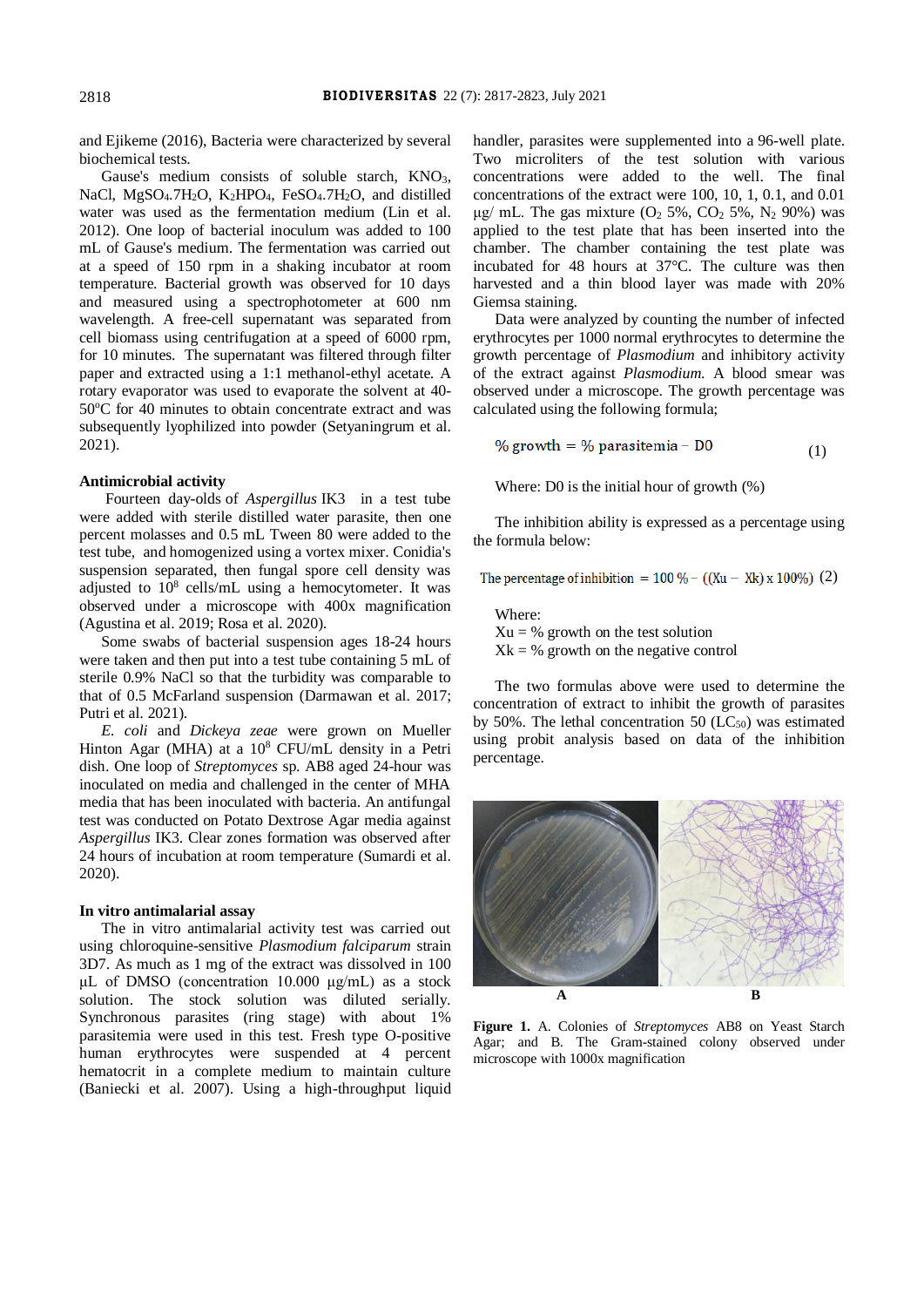#### **RESULTS AND DISCUSSION**

### **Antimicrobial activity of** *Streptomyces* **extract**

*Streptomyces* sp. AB8 bacteria were isolated from rhizosphere soil in the Lapindo mud volcano field, Sidoarjo. Previous research showed that *Streptomyces* sp. AB8 could inhibit the growth of pathogenic bacteria (*Staphylococcus aureus* ATCC 6538P and *Escherichia coli* ATCC 25922) (Arifiyanto et al. 2020). *Dickeya zeae* as a causative agent of stem and root rot in agricultural and plantation commodities (Aeny et al. 2020) was also inhibited by *Streptomyces* sp. AB8 (Table 1). The results suggested that crop damage caused by *D. zeae* could be controlled by the extract of *Streptomyces* sp. AB8 to overcome economic losses. These bacteria could also inhibit the growth of *Aspergillus* IK3, a cockroach pathogen, and *Escherichia coli*, which was isolated from wastewater around the campus of the University of Lampung.

*Streptomyces* is a Gram-positive bacteria that belong to the order *Actinobacteriales* with branched mycelium and chain-shaped. These bacteria could grow in a variety of environments, such as rhizosphere, marine debris, weathered leaf litter, plant endophytes, and insect symbionts (Mathew et al. 2020). The initial screening revealed that *Streptomyces* sp. AB8 could utilize glucose, fructose, cellulose, and lactose, galactose, sucrose, chitin, mannan, and amylum (Table 2) as its carbon source. As a decomposer group of microbes, *Streptomyces* has the ability to degrade complex molecules such as cellulose and mannan (Sasongko et al. 2015). Chitin is the main component of fungal cell walls. *Streptomyces* ability to decompose chitin potentially used to control mold. (Okay et al. 2013).

#### **Biochemical characterization of** *Streptomyces* **sp. AB8**

The development of new drug candidates has been driven by the resistance of pathogenic microbes to antibiotics and the risk to human health they pose. Microbial metabolites are increasingly being used to treat harmful bacteria. *Streptomyces*, a Gram-positive bacteria, have been shown to restrict the growth of various harmful bacteria. This bacterial community was thought to be in the middle of the bacteria-mold spectrum producing superior secondary metabolites such as triterpenoids, flavonoids, and alkaloids, and antibiotics. Gram-negative bacteria and pathogenic fungi were a challenge for humans health (Al-Ansari et al. 2019). Some of them were responsible for infection in humans. Pathogenic bacteria such as *Enterobacter aerogenes* and *Proteus mirabilis* were confirmed to be inhibited by *Streptomyces radiopugnans*, *Streptomyces atacamensis*, *Streptomyces fenghuangensis*, *Streptomyces verrucosisporus*, and *Streptomyces mangrove* isolates (Al-Ansari et al. 2019). In humans, *Aspergillus* genera cause diseases such as localized infections, deadly illnesses, allergic responses, and inhaled conidia (Mousavi et al. 2016). Production of lyase, chitinase, protease, and

cellulase enzymes by *Streptomyces* is suspected of supporting antifungal activity. These enzymes can damage the cell wall of the mold, which was rich in components that were easily degraded by these enzymes. Therefore, *Streptomyces* spp could be used as antifungals (de Lima Procópio et al. 2012).

There are several pathways of antimicrobial mechanisms of *Streptomyces* compounds. In general, antimicrobial mechanisms are the interactions of pathogenic microorganisms' biochemical, genetic, and cellular structures. (Chevrette et al. 2019). Metabolites of *Streptomyces* spp may cause the inhibition of DNA division. Disorders of RNA synthesis affect the ability of pathogens to produce proteins that play an important role in the cellular structure of membranes, functional enzymes, and the cell walls of pathogenic microbes. They were also inhibited pathogenic metabolism and structural breakdown (de Lima Procópio et al. 2012).

Alkaloids and phenols were detected in synthetic Gause broth after the fermentation process (Table 2). Alkaloids are present in a variety of plants and animals, including microbes. Alkaloids extracted from biological compounds had long been used to treat a range of symptoms (Zhou et al. 2013), such as cancer, painkillers, high blood pressure, nervous system damage, Parkinson's disease, and antimalarials were among them. Meanwhile, indole alkaloids isolated from *Streptomyces* sp. CT37 has been demonstrated to inhibit *Candida albicans* ATCC 10231 at low concentrations (Fang et al. 2020).

**Table 1.** The diameter of the growth inhibition by *Streptomyces* sp. AB8

| <b>Microbes</b>         | <b>Colony</b> diameter<br>$(\bar{x} \text{ mm})$ | <b>Clear zone</b><br>$(\bar{x} \text{ mm})$ |
|-------------------------|--------------------------------------------------|---------------------------------------------|
| Escherichia coli        | 0.56                                             | 0.40                                        |
| Dickeya zeae N-Unila 5  | 1.60                                             | 0.70                                        |
| Dickeya zeae N-Unila 10 | 1.50                                             | 0.50                                        |
| Aspergillus sp IK3      | በ 20                                             | 0.10                                        |

**Table 2.** Biochemical characters of *Streptomyces* sp. AB8

| <b>Test</b> | <b>Result</b> | <b>Test</b>              | Result |
|-------------|---------------|--------------------------|--------|
| Glucose     | $^{+}$        | Phenol                   | $^{+}$ |
| Fructose    | $^+$          | Alkaloids                | $^{+}$ |
| Cellulose   | $^{+}$        | Flavonoids               |        |
| Lactose     | $^+$          | Saponin                  |        |
| Galactose   | $^{+}$        | Triterpenoids            |        |
| Sucrose     | $^{+}$        | Anthraquinone glycosides |        |
| Chitinase   | $^{+}$        | Tannin                   |        |
| Mannanase   | $^{+}$        | Catalase                 | $^+$   |
| Lipase      |               | Indole                   | $^+$   |
| Amylase     |               | Protease                 |        |

Note: + : positive reaction; - : negative reaction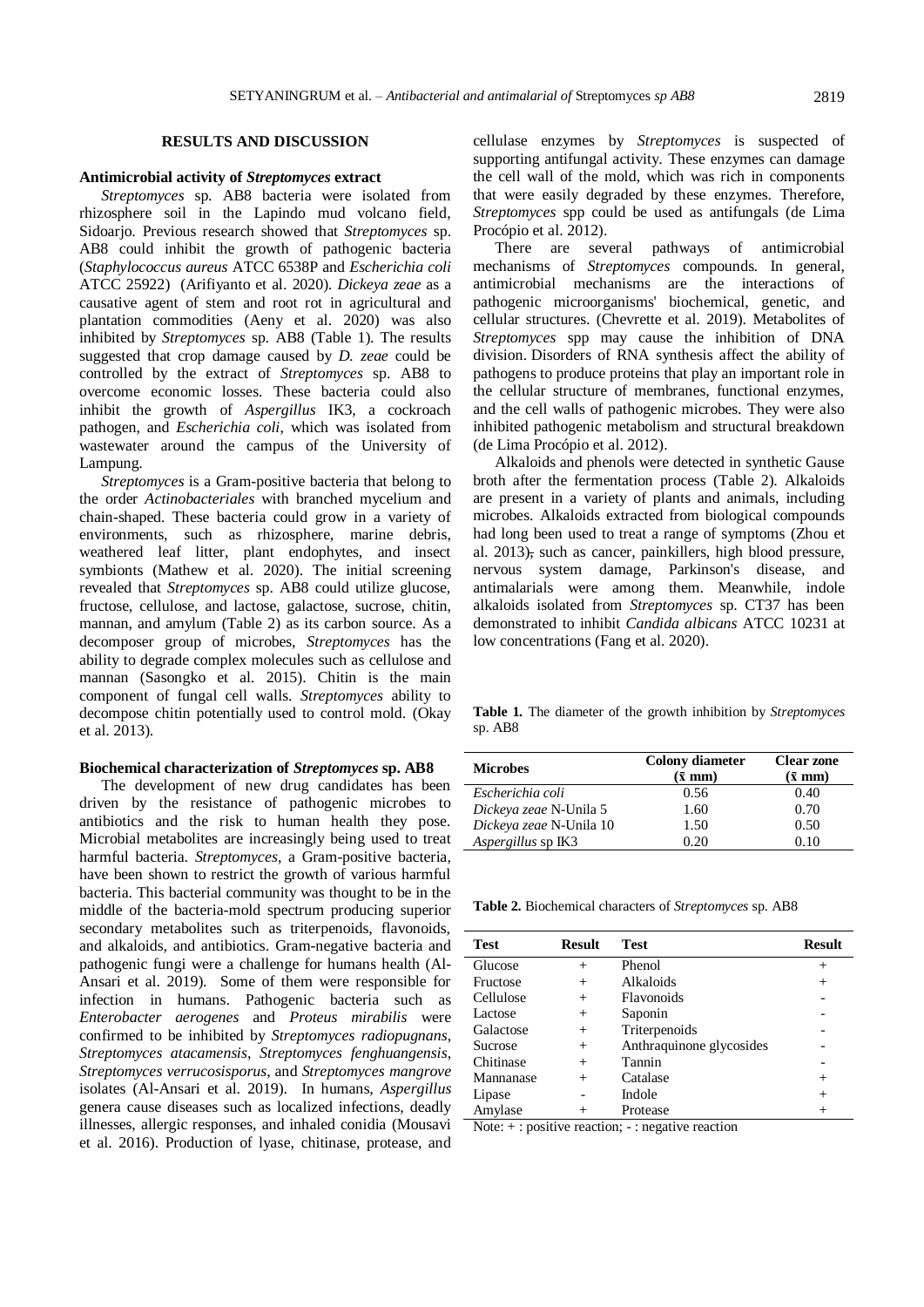

**Figure 2.** The effect of *Streptomyces* extracts on growth (A), growth inhibition (B), the ratio of growth to inhibition (C), the IC<sub>50</sub> value of extract against *Plasmodium* parasites (D)

Alkaloids, which have a wide structural variation, are distinguished by the presence of a specific nitrogen atom. The majority of alkaloids have only one nitrogen atom, but others had up to five. This nitrogen was discovered in the form of a primary amine (RNH2), secondary amine (R2NH), or tertiary amine (R3NH) (R3NH) (Cushnie et al. 2014). Many alkaloids contain oxygen in addition to carbon, hydrogen, and nitrogen (Cushnie et al. 2014). Figure 3 showed that there was H bonded NH at an absorbance range of  $3070-3350$  cm<sup>-1</sup>. This was presumed as a sign of the presence of alkaloids. The acetate and benzoic groups occurred at  $1073.23 \text{ cm}^{-1}$  and above, followed by double bond -CH=CH- (cis) at  $650-750$   $cm^{-1}$ .

Phenols also present in the liquid media after the fermentation process (Table 2). It was confirmed by the emergence of spectroscopy bands around 990 until 1060 cm-1 . The secondary cyclic alcohols are found at these spectra. Phenols donate hydrogen to react with reactive nitrogen and oxygen species as an antioxidant (Pereira et al. 2009). Phenols also have a variety of biochemical and

pharmacological properties such as antiviral, anticancer, antimalarial, and anti-inflammatory activities.

#### **Antimalarial activity**

*Streptomyces* extract at a concentration of 100 µg/mL was able to inhibit parasite growth up to 70.92%, with an average parasite growth rate of 2.15%. Parasitic growth was suppressed at a rate of 4.31 % with an inhibitory percentage of 41.84 percent at a concentration of 10 μg/mL. Extract concentration of 1 μg/mL resulted in parasite growth of 5.96% with an inhibition percentage of 19.23%. While a concentration of 0.1 μg/mL resulted in inhibition of 6.55% with parasite growth of 6.93 and a concentration of 0.01 μg/mL resulted in inhibition of 1% with growth of 7.33%. Overall, the treatment resulted in lower growth compared to the control. The increasing extract concentration was linear with inhibition, and vice versa, parasite growth increased with decreasing concentration (Figure 2). The inhibitory concentration to suppress a half parasites population  $(IC_{50})$  was achieved at 17.56 μg/mL.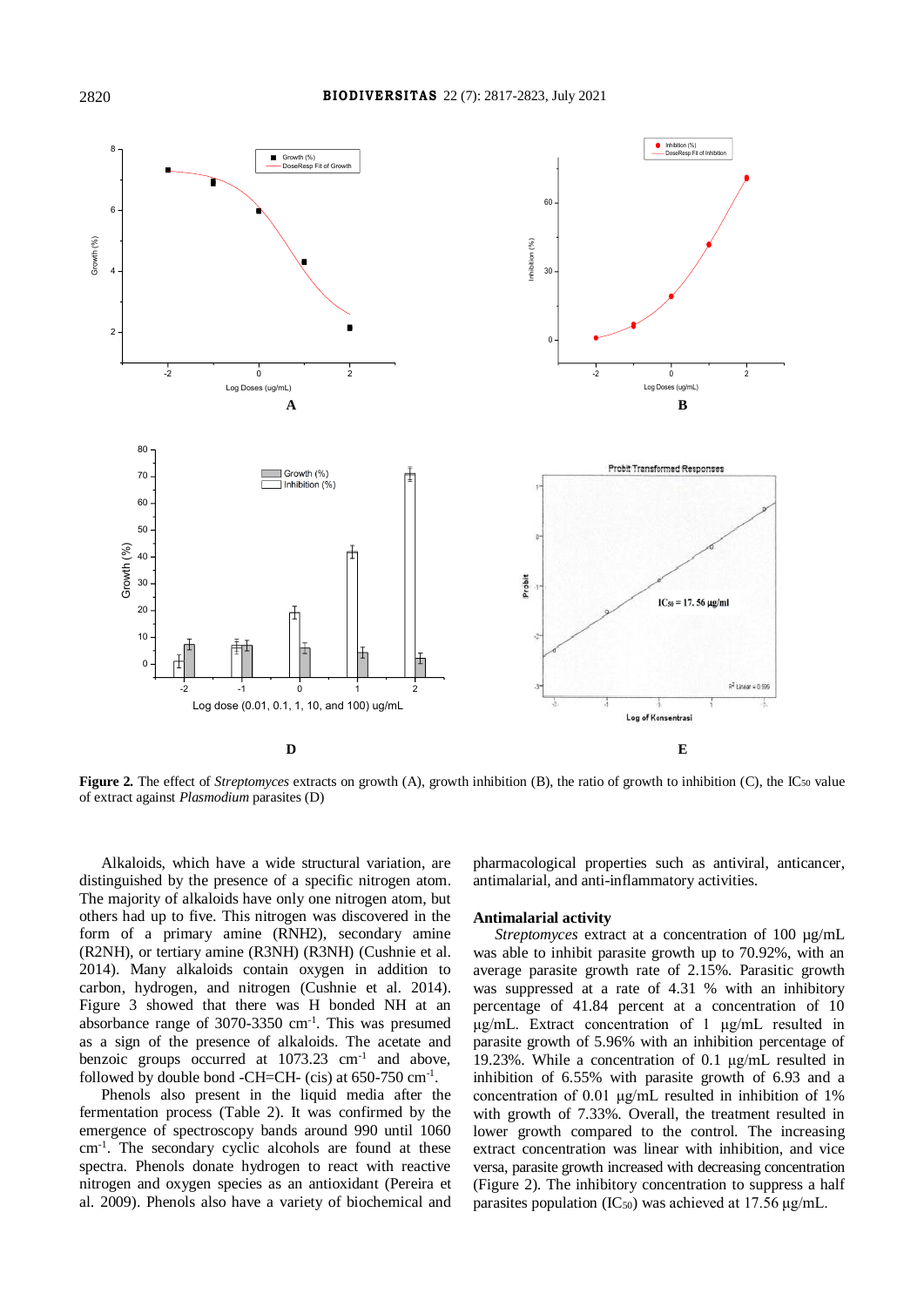

**Figure 3.** FT-IR spectra of crude extract produced by *Streptomyces* sp AB8

Several past studies have reported on the mechanism of alkaloids in preventing the growth of plasmodial and microbiological infections. Alkaloids inhibit nucleic acid synthesis by suppressing the enzyme dihydrofolate reductase in cell-free (Raimondi et al. 2019). It can prevent cell division by inhibiting the Z-ring formation in bacteria (Keffer et al. 2013). Another study by Godlewska-Żyłkiewicz et al. (2020) showed that alkaloids are sufficient to initiate bacterial homeostasis and disrupt the stability of the outer membrane and cytoplasmic (Cushnie et al. 2014). Alkaloids were also able to restrain fimbriadependent biofilm formation in *E. coli* (Notarte et al. 2019).

*Streptomyces cellulosae* strain TES17 produced phenolic compounds with strong antioxidant properties and effective in damaging lung cancer cell lines (Rani et al. 2018). The antibacterial and antimalarial mechanism of phenolic compounds possibly due to the ability to inhibit respiratory electron transport systems, reduced outer membrane containing lipopolysaccharides, disrupts the structure of the cell wall, and the synthesis of cell wall becomes inefficient, affect the permeability, and disrupt the cell division protein FtsZ-ring (Aldulaimi et al. 2019).

The findings on *Streptomyces* extract's antimalarial activity were used as a starting point. Further study to determine its efficacy using an *ex vivo* or *in vitro* approach is needed (Sinha et al. 2017). Peter's Test or 4-day suppression test, histopathological observation, and cytotoxicity for non-cell-targeted are required (Kifle et al. 2020). A metabolite is categorized as antiplasmodial if this metabolite can suppress parasite growth by more than 30% compared to negative controls after completing a set of in vivo tests (Castro et al. 1996). In conclusion, the qualitative test approach was supported by infrared spectroscopic data indicating the presence of phenolic compounds and alkaloids from the bacterial metabolite *Streptomyces* AB8. The crude extract of *Streptomyces* sp AB8 can inhibit *Plasmodium*, with an IC<sub>50</sub> value of 17.56 μg/mL. The extract of *Streptomyces* sp. AB8 could inhibit the growth of *Dickeya zeae* N-Unila 5, *Dickeya zeae* N-Unila 10, *Aspergillus* sp IK3, and *Escherichia coli*. These results on antimalarial and antimicrobial are preliminary results.

## **ACKNOWLEDGEMENTS**

We would like to thank everyone who contributes to this research. This work was partly supported by grants from Universitas Lampung, Indonesia (1661/UN26.21/PN/ 2021). The authors have declared that there was no conflict of interests.

#### **REFERENCES**

- Aeny TN, Suharjo R, Ginting C, Hapsoro D, Niswati A. 2020. Characterization and host range assessment of *Dickeya zeae* associated with pineapple soft rot disease in east Lampung, Indonesia. Biodiversitas 21 (2): 587-595. DOI: 10.13057/biodiv/d210221.
- Agustina D, Surtiningsih T, Manuhara YS, Arifiyanto A, Malewa M. 2019. Study of Cellulase Activity Produced by *Penicillium* sp., *Aspergillus niger* and *Trichoderma viride* on *Imperata cylindrica* (L.) Beauv. Enrichment Media. IOP Conf Ser Earth Environ Sci 253 (1): 012016. DOI: 10.1088/1755-1315/253/1/012016.
- Al-Ansari M, Alkubaisi N, Vijayaragavan P, Murugan K. 2019. Antimicrobial potential of *Streptomyces* sp. to the Gram-positive and Gram-negative pathogens. J Infect Public Health 12 (6): 861-866. DOI: 10.1016/j.jiph.2019.05.016
- Aldulaimi O, Drijfhout F, Uche FI, Horrocks P, Li W-W. 2019. Discovery, synthesis and antibacterial evaluation of phenolic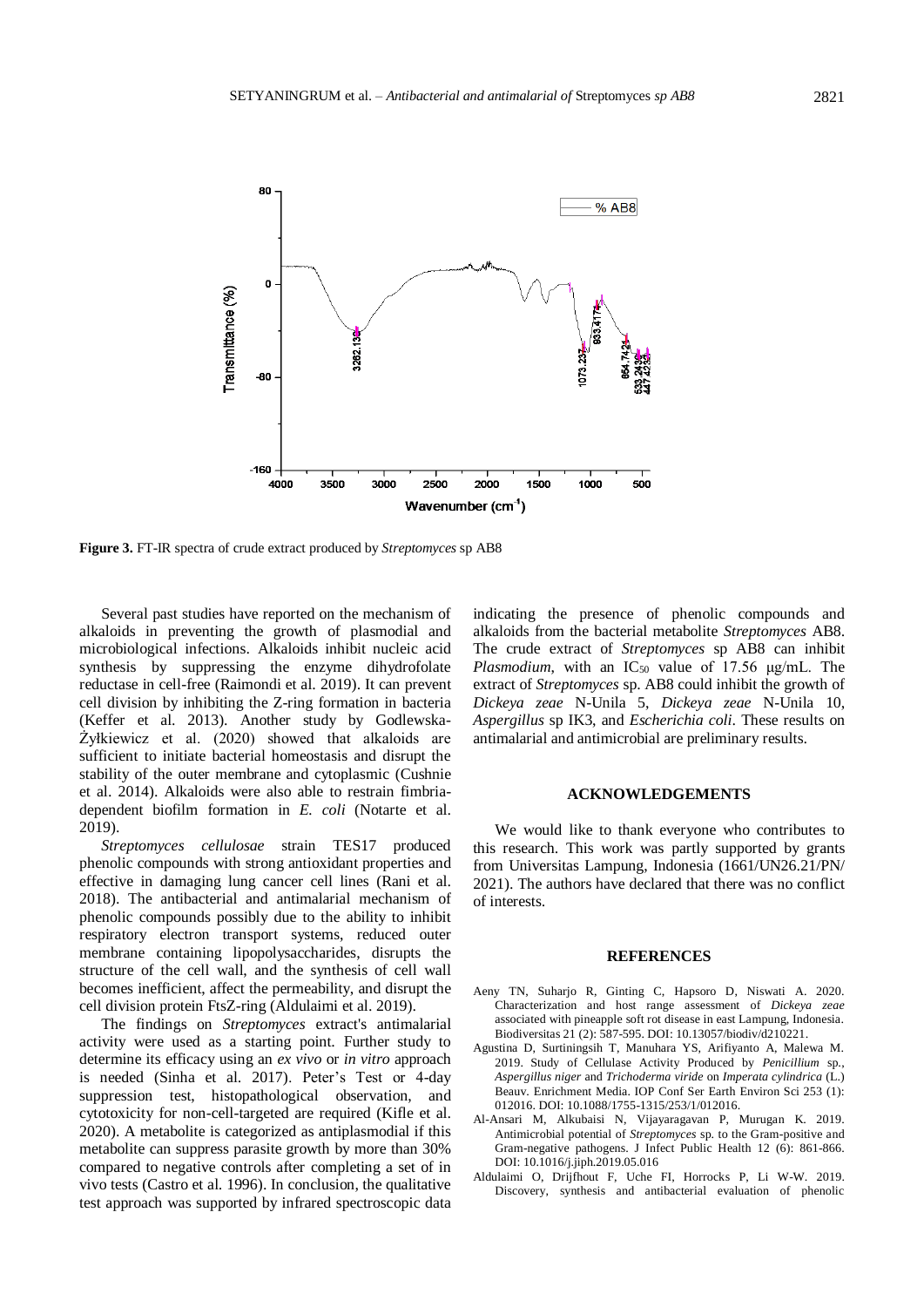compounds from *Cylicodiscus gabunensis*. BMC Compl Altern Med 19 (1): 183. DOI: 10.1186/s12906-019-2589-2.

- Alkandahri M, Berbudi AN, Vicahyani Utami AS. 2019. Antimalarial activity of extract and fractions of *Castanopsis costata* (Blume) A.DC. Avicenna J Phytomed 9 (5): 474-481.
- Arifiyanto A, Afriani H, Putri MH, Damayanti B, Riyanto CLR. 2021. The biological prospective of red-pigmented bacteria cultured from contaminated agar media. Biodiversitas J Biol Divers 22 (3): 1152- 1159. DOI: 10.13057/biodiv/d220310
- Arifiyanto A, Surtiningsih T, Ni'matuzahroh, Fatimah, Agustina D, Alami N. 2020. Antimicrobial activity of biosurfactants produced by actinomycetes isolated from rhizosphere of Sidoarjo mud region. Biocatalysis Agric Biotechnol 24: 101513. DOI: 10.1016/j.bcab.2020.101513.
- Castro O, Barrios M, Chinchilla M, Guerrero O. 1996. Chemical and biological evaluation of the effect of plant extracts against *Plasmodium berghei*. Revista Biol Trop 44 (2A): 361-367.
- Chevrette MG, Carlson CM, Ortega HE, Thomas C, Ananiev GE, Barns KJ, Book AJ, Cagnazzo J, Carlos C, Flanigan W, Grubbs KJ. 2019. The antimicrobial potential of *Streptomyces* from insect microbiomes. Nat Commun 10 (1): 516. DOI: 10.1038/s41467-019-08438-0.
- Cui L, Mharakurwa S, Ndiaye D, Rathod PK, Rosenthal PJ. 2015. Antimalarial drug resistance: Literature review and activities and findings of the ICEMR network. Am J Trop Med Hyg 93 (Suppl 3): 57-68. DOI: 10.4269/ajtmh.15-0007
- Cushnie TPT, Cushnie B, Lamb AJ.2014. Alkaloids: an overview of their antibacterial, antibiotic-enhancing and antivirulence activities. Int J Antimicrob Agents 44 (5): 377-386. DOI: 10.1016/j.ijantimicag.2014.06.001
- Darmawan TS, Zahroh TT, Merindasya M, Masfaridah R, Hartanti DA, Arum S, Nurhatika S, Muhibuddin A, Surtiningsih T, Arifiyanto A. 2017. Manganese (Mn) stress toward hyperaccumulators plants combination (HPC) using *Jatropha curcas* and lamtoro gung (*L. leucocephala*) in mycorrhizal addition on soybean (*Glycine max*) seedling stage. AIP Conf Proc 1854 (1): 020027. DOI: 10.1063/1.4985418
- de Lima Procópio RE, da Silva IR, Martins MK, de Azevedo JL, de Araújo JM. 2012. Antibiotics produced by *Streptomyces*. Braz J Infect Dis 16 (5): 466-471. DOI: 10.1016/j.bjid.2012.08.014
- El-Naggar NEA, El-Ewasy SM. 2017. Bioproduction, characterization, anticancer and antioxidant activities of extracellular melanin pigment produced by newly isolated microbial cell factories *Streptomyces glaucescens* NEAE-H. Sci Rep 7: 42129. DOI: 10.1038/srep42129.
- Ezeonu CS, Ejikeme CM. 2016. Qualitative and quantitative determination of phytochemical contents of indigenous Nigerian Softwoods. New J Sci 2016: 1-9. DOI: 10.1155/2016/5601327.
- Fang Q, Maglangit F, Mugat M, Urwald C, Kyeremeh K, Deng H. 2020. Targeted isolation of indole alkaloids from *Streptomyces* sp. CT37. Molecules 25 (5): 1108. DOI: 10.3390/molecules25051108.
- Fatmawaty, Rosmalena, Amalia A, Syafitri I, Prasasty VD. 2017. Antimalarial effect of flamboyant (*Delonix regia*) bark and papaya (*Carica papaya* L) leaf ethanolic extracts against *Plasmodium berghei* in mice. Biomed Pharmacol J 10 (3): 1081-1089. DOI: 10.13005/bpj/1206.
- Fitri LE, Alkarimah A, Cahyono AW, Lady WN, Endharti AT, Nugraha RY. 2019. Effect of metabolite extract of *Streptomyces hygroscopicus* subsp. hygroscopicus on *Plasmodium falciparum* 3D7 in Vitro. Iran J Parasitol 14 (3): 444-452.
- Godlewska-Żyłkiewicz B, Świsłocka R, Kalinowska M, Golonko A, Świderski G, Arciszewska Ż, Nalewajko-Sieliwoniuk E, Naumowicz M, Lewandowski W. 2020. Biologically active compounds of plants: Structure-related antioxidant, microbiological and cytotoxic activity of selected carboxylic acids. Materials 13 (9): 4454. DOI: 10.3390/ma13194454.
- Gomathi A, Gothandam KM. 2019. Investigation of anti-inflammatory and toxicity effects of mangrove-derived *Streptomyces rochei* strain VITGAP173. J Cell Biochem 120 (10): 17080-17097. DOI: 10.1002/jcb.28969
- Hay SI, Guerra CA, Tatem AJ, Noor AM, SR. 2004. The global distribution and population at risk of malaria: past, present, and future. Lancet Infect Dis 4 (6): 327-336. DOI: 10.1016/S1473- 3099(04)01043-6
- Isaka M, Jaturapat A, Kramyu J, Tanticharoen M, Thebtaranonth Y. 2002. Potent in vitro antimalarial activity of meta cyclo prodigiosin isolated from *Streptomyces spectabilis* BCC 4785. Antimicrob Agents

Chemother 46 (4): 1112-1113. DOI: 10.1128/AAC.46.4.1112- 1113.2002.

- Keffer JL, Huecas S, Hammill JT, Wipf P, Andreu JM, Bewley CA. 2013. Chrysophaentins are competitive inhibitors of FtsZ and inhibit Z-ring formation in live bacteria. Bioorg Med Chem 21 (18): 5673-5678. DOI: 10.1016/j.bmc.2013.07.033.
- Kifle ZD, Adinew GM, Mengistie MG, Gurmu AE, Enyew EF, Goshu BT, Amare GG. 2020. Evaluation of antimalarial activity of methanolic root extract of *Myrica salicifolia* a rich (Myricaceae) against *Plasmodium berghei*–Infected mice. J Evid-Based Integr Med 25: 1-12. DOI: 10.1177/2515690X20920539.
- Li C, Ji C, Tang B. 2018. Purification, characterization and biological activity of melanin from *Streptomyces* sp. FEMS Microbiol Lett 365 (19): 1-8. DOI: 10.1093/femsle/fny077.
- Lin YB, Wang XY, Fang H, Ma YN, Tang J, Tang M, Wei GH. 2012. *Streptomyces shaanxiensis* sp. nov., a blue pigment-producing streptomycete from sewage irrigation soil. Intl J Syst Evol Microbiol 62 (8): 1725-1730. DOI: 10.1099/ijs.0.029959-0.
- Mathew BT, Torky Y, Amin A, Mourad AH, Ayyash MM, El-Keblawy A, Hilal-Alnaqbi A, AbuQamar SF, El-Tarabily KA. 2020. Halotolerant marine rhizosphere-competent actinobacteria promote *Salicornia bigelovii* growth and seed production using seawater irrigation. Front Microbiol 11. DOI: 10.3389/fmicb.2020.00552.
- Mousavi B, Hedayati MT, Hedayati N, Ilkit M, Syedmousavi S. 2016. *Aspergillus* species in indoor environments and their possible occupational and public health hazards. Curr Med Mycol 2 (1): 36-42. DOI: 10.18869/acadpub.cmm.2.1.36.
- Notarte KI, Devanadera MK, Mayor AB, Cada MC, Pecundo MH, Macabeo AP. 2019. Toxicity, antibacterial, and antioxidant activities of fungal endophytes *Colletotrichum* and *Nigrospora* spp. Isolated from *Uvaria grandiflora*. Philippine J Sci 148: 505-512.
- Nugraha RY, Faratisha IF, Mardhiyyah K, Ariel DG, Putri FF, Winarsih S, Sardjono TW, Fitri LE. 2020. Antimalarial properties of isoquinoline derivative from *Streptomyces hygroscopicus* subsp. hygroscopicus: an in silico approach. BioMed Res Intl. DOI: 10.1155/2020/6135696.
- Okay S, Özdal M, Kurbanoǧlu EB. 2013. Characterization, antifungal activity, and cell immobilization of a chitinase from *Serratia marcescens* MO-1. Turk J Biol 37 (6): 639-644. DOI: 10.3906/biy-1208-45.
- Okokon J, Antia B, Mohanakrishnan D, Sahal D. 2017. Antimalarial and antiplasmodial activity of husk extract and fractions of *Zea mays*. Pharm Biol 55 (1): 1394-1400. DOI: 10.1080/13880209.2017.1302966.
- Orabuezea CI, Ota DA, Coker HA. 2020. Antimalarial potentials of *Stemonocoleus micranthus* Harms (Leguminosae) stem bark in *Plasmodium berghei* infected mice. J Tradit Compl Med 10 (1): 70- 78. DOI: 10.1016/j.jtcme.2019.03.001.
- Pereira DM, Valentão P, Pereira JA, Andrade PB. 2009. Phenolics: From chemistry to biology. Molecules 14 (6): 2202-2211. DOI: 10.3390/molecules14062202.
- Putri MH, Handayani K, Setiawan WA, Damayanti B, Ratih CL, Arifiyanto A. 2021. Screening of extracellular enzymes on *Serratia marcescens* strain MBC1. Jurnal Riset Biologi dan Aplikasinya 3 (1): 23-29. [Indonesian]
- Quintino L, Namislo A, Davidsson M, Breger LS, Kavanagh P, Avallone M, Elgstrand-Wettergren E, Isaksson C, Lundberg C. 2019. DHFR inhibitors: Reading the past for discovering novel anticancer agents. Molecules 24 (6): 1-19. DOI: 10.3390/molecules24061140.
- Rani R, Arora S, Kaur J, Manhas RK. 2018. Phenolic compounds as antioxidants and chemopreventive drugs from *Streptomyces* cellulosae strain TES17 isolated from rhizosphere of *Camellia sinensis.* BMC Compl Altern Med 18 (1): 82. DOI: 10.1186/s12906- 018-2154-4.
- Rosa E, Ekowati CN, Handayani T, Ikhsanudin A, Apriliani F, Arifiyanto, A. 2020. Characterization of entomopathogenic fungi as a natural biological control of American cockroaches (*Periplaneta americana*). Biodiversitas 21 (11): 5276-5282. DOI: 10.13057/biodiv/d211131.
- Sasongko A, Yopi Y, Rahmani N, Lisdiyanti P, Saepudin E. 2015. Enzymatic hydrolysis of mannan from Konjac (*Amorphophallus* sp.) using mannanase from *Streptomyces lipmanii* to produce Mannooligosaccharides. Makara J Sci 19 (3). DOI: 10.7454/mss.v19i3.4850.
- Setyaningrum E, Arifiyanto A, Nukmal N, Aeny TN, Putri MH, Setiawati UN. 2021. In vitro test for inhibition of *Plasmodium falciparum* 3D7 parasites using *Streptomyces hygroscopicus* subsp. hygroscopicus